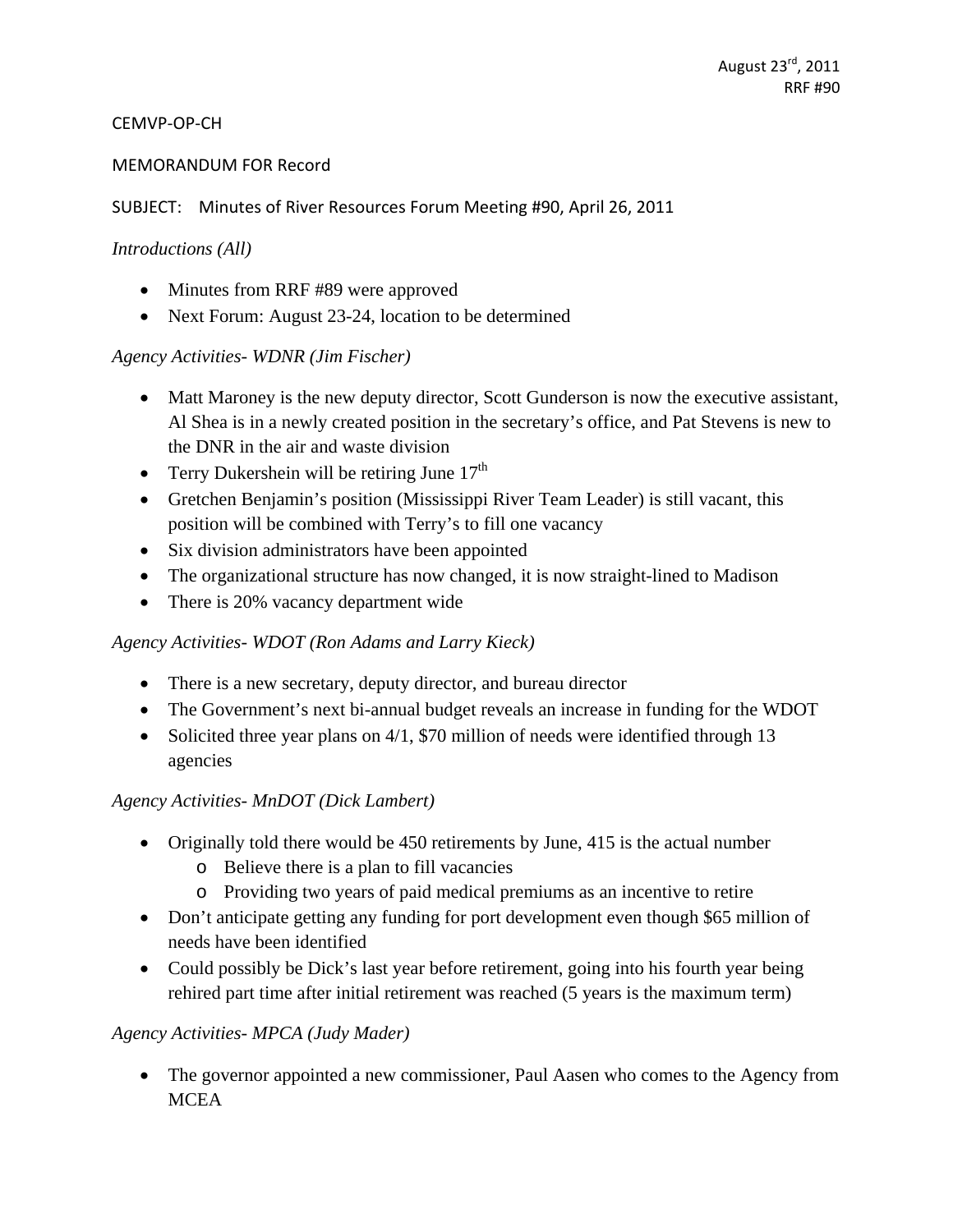- o Commissioner Aasen appointed a new deputy commissioner, John Linc Stine, and a new assistant commissioner, Michelle Beeman
- o The previous deputy commissioner, Tim Scherkenbach, was then assigned to special projects until his retirement date of June 30
- Vacancies are currently being held open and nothing will be done on potential reorganization of the agency until after the legislative session
- 15 more buy-outs are anticipated by the end of June
- Determined the permitting process was too long-legislature passed a bill that said the time frame should be 150 days (one month shorter)

# *Agency Activities- USFWS (Phil Delphey and Rick Frietsche)*

- Witnessing an increase in term positions due to fiscal reasons
- Hired an assistant field supervisor to work out of the office
- Working on a new utility (power) line crossing near La Crosse
- Working with the DOT on potential impacts of a new Winona Bridge
- Working on the I-90 bridge replacement project and potential impacts
- Wildlife biologist position at headquarters closes on Friday
- Rick's job is currently being advertised
- Kendra Niemik is the new District Manager working with Jim Nissen- she will be joining in June

# *Agency Activities- USCG (Brian Zekus)*

- Captain Hudson will be leaving in July and will be replaced by Captain Byron Black
- In the process of moving their office from Fort Snelling to Bloomington
- Currently there are several deployments to the Red River and St. Louis
	- o Red River will likely be wrapping up in the next week, uncertain about St. Louis
- Recreational boating safety video has been compiled- wasn't as professionally done as hoped and there are several USCG policies that still need to be implemented
	- o Employee tasked with the video will continue working on it when they return from the Red River
- Mentioned the USGS gage being off, Jon Hendrickson confirmed the USGS and COE have been working on discharge measurements
	- o Steve confirmed to follow up with Kevin Baumgard regarding the issue

# *Agency Activities- MDNR (Dan Dieterman)*

- Brad Parsons is the new fisheries management supervisor out of St. Paul
- Scot Johnson has taken a two year mobility assignment in ground water o Dan has assumed his field responsibilities
- Asian Carp monitoring and action plan has been a high priority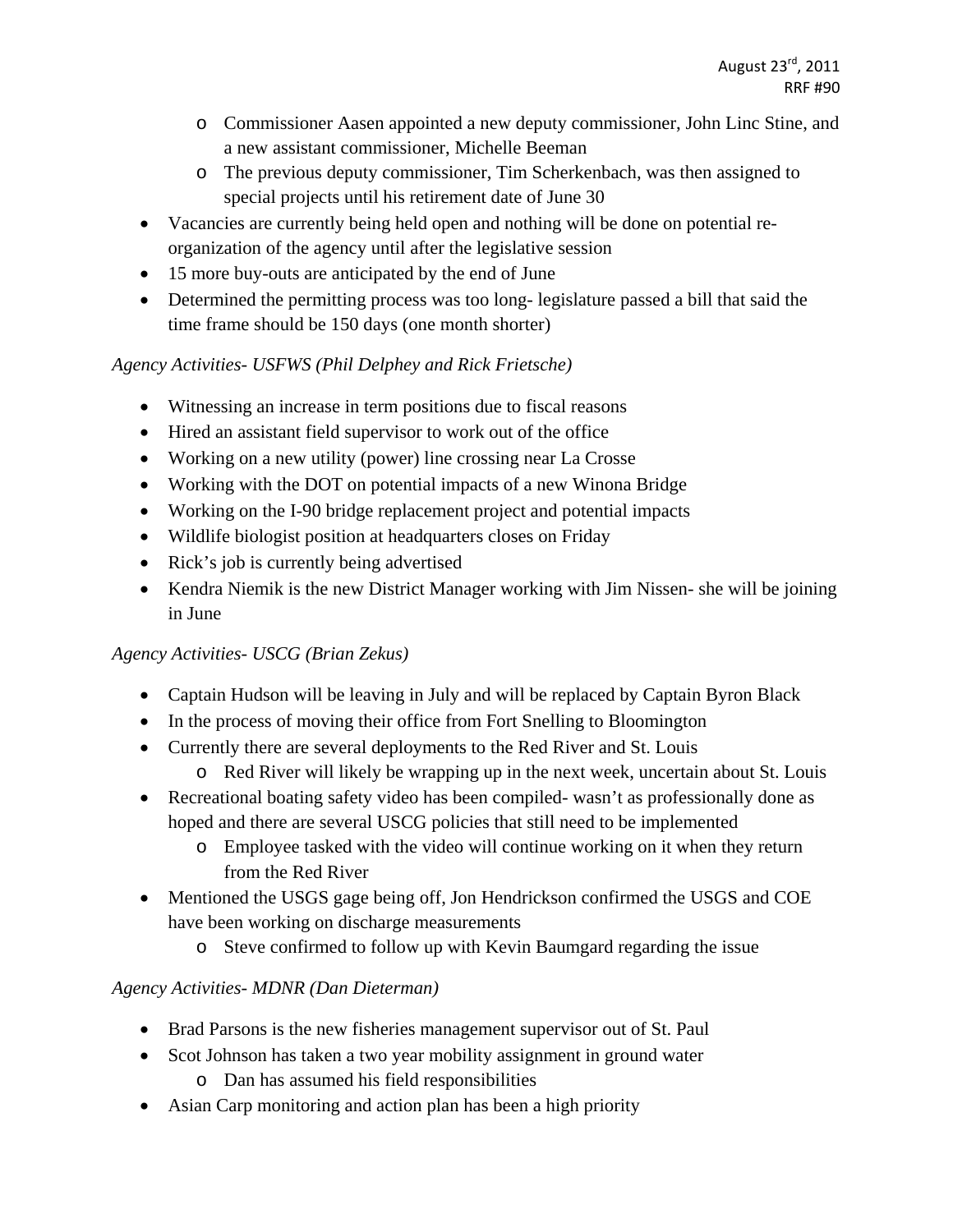o Commercial fisherman caught another Asian Carp at the mouth of the St. Croix

### *Agency Activities- IDNR (Mike Griffin)*

- Terry Branstad is the new governor of Iowa
- Roger Landy has been confirmed as the new director for the IDNR- as of last week o Former director moved to the USFWS

### *Agency Activities- NPS (John Anfinson)*

- May  $4^{th}$  Lake Pepin TMDL
- Last week was the Mississippi River Forum meeting- provided a report of a 30 year data analysis on several different pollutants
- Minnesota City council passed two resolutions pertaining to action on the Asian Carp dilemma

### *Agency Activities- UMWA (Greg Genz)*

- Industry view on Asian Carp issues- using the Minneapolis locks to control carp
	- o Not seen as a good idea through the eyes of industry
	- o Lock and Dam 19 is thick with Carp, there is a need to use it as a barrier
	- o Asian Carp is seen as a Federal problem, the states aren't able to solve it alone
- Navigation on the rivers
	- o Record stages on the Mississippi near Memphis, there is talk of blowing the levees in that area
	- o Locks 13-24 are all closed at the moment
	- o MN River is most likely opening for loading on Friday 4/29

### *Agency Activities- LMRWD (Terry Schwalbe)*

- Signed an agreement to work on an Eagle Creek restoration project with the MDNR o 3800' of restoration
- Signed an agreement with the City of Chaska to restore a seminary fen
- Hennepin County has 11 WMO's under the Watershed District's jurisdiction, would like to see consolidation of watersheds
- Stated the LMRWD was established for one reason, the COE Navigation Project, and this issue isn't being addressed in the consolidation

# *Agency Activities- COE (Steve Tapp)*

- Flooding preparation- met with over 60 communities to provide technical assistance
	- o Preparing for the worst, Locks and Dams did sandbagging in preparation
- Currently all the locks in MVP are open, upper three locks were closed for a while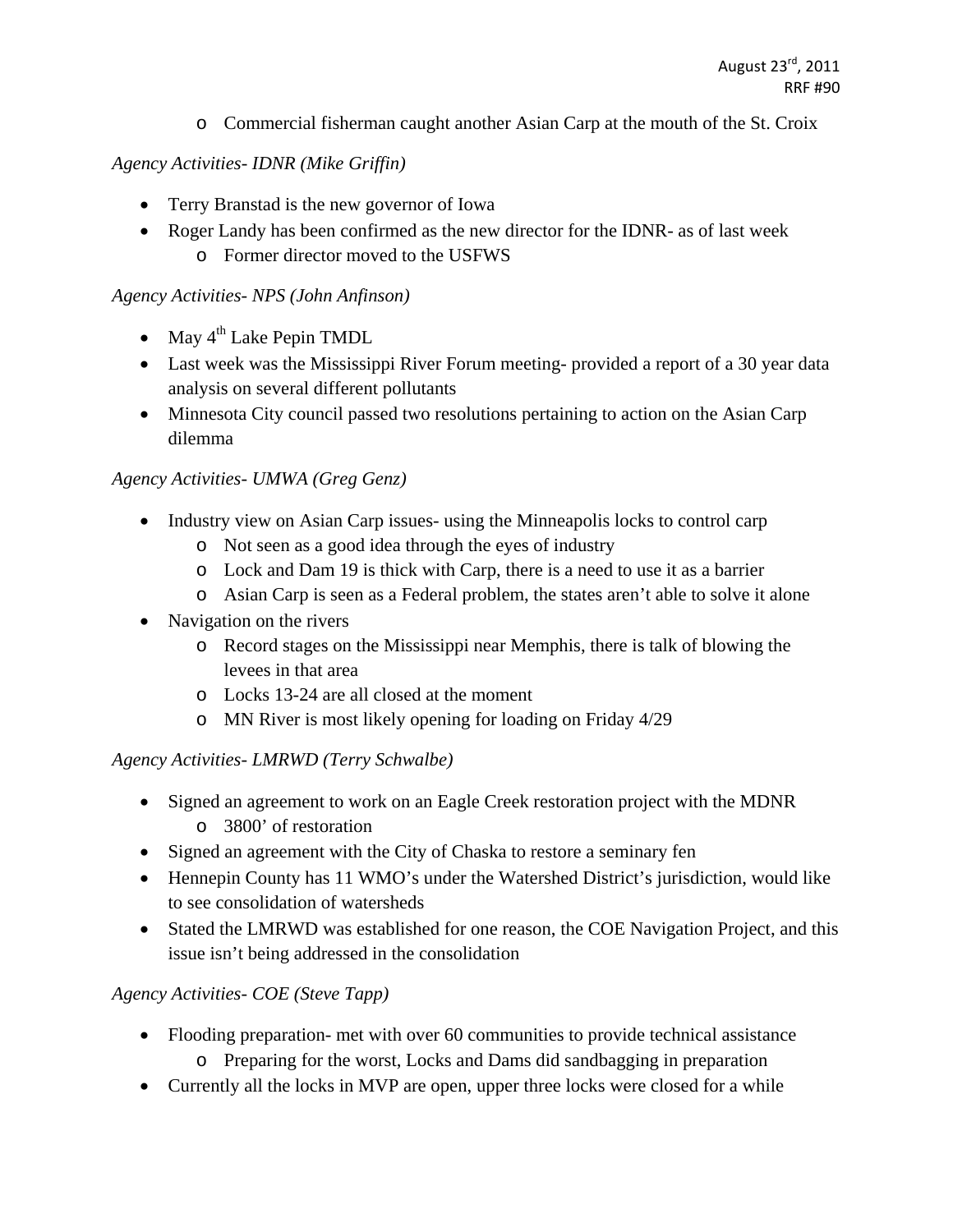- Navigation season started March 31, 2011
- There was a grounding in Pool 2, significantly outside the navigation channel
- Industry is highly concerned about Pool 2
- There is a request from the MDNR to dig a side channel downstream of Reads Landing o COE will look into this with the OSIT this year
- March  $8<sup>th</sup>$  Colonel Price signed a restrictive firewood policy to prevent the spread of the Emerald Ash Borer
- Zach has been hired on as a permanent employee

### *Channel Maintenance Program Activities (Dan Cottrell and Zach Kimmel)*

- Hope to have two survey boats out next week completing condition surveys
- Anticipate the traditional areas in Pools 2 and 4 to have significant dredging needs
- The Warner's Landing OSIT is tentatively scheduled for 5/2 in Pool 8
- LSAF- an emergency contract will be required to dredge the lock chamber
	- o Placement is a concern as there are limited sites, however the quantity is relatively small
- LS Marine has been awarded the Mechanical Dredging Contract, hope to start toward the end of May
- Refer to handout for additional notes

### *LD3 Progress Update (Tom Novak)*

- Upper embankment- 93% complete, 4-5 weeks of work left
	- o Guide wall portion has been completed
	- o Cut and fill- flow restrictions put a hold on work
		- Contaminated material was found, took more borings and found more unsuitable material
		- Plan to leave bad material and take Corps Island material to fill area
- RWWL
	- o Edward Kraemer and Sons contract modification was executed ~1 month ago to include RWWL work
		- Judy Mader and Scot Johnson approved
		- 401 was completed by MPCA with the RWWL for their portion of the work- fine material placement
	- o Portable Barge Service will get to it in July after completing N2 in Pool 8
	- o All the permits are covered
- Lower embankment
	- o Mitigation lands now owned- 570 acres, 313 acres need to be reforested
	- o New active eagle nest near the staging area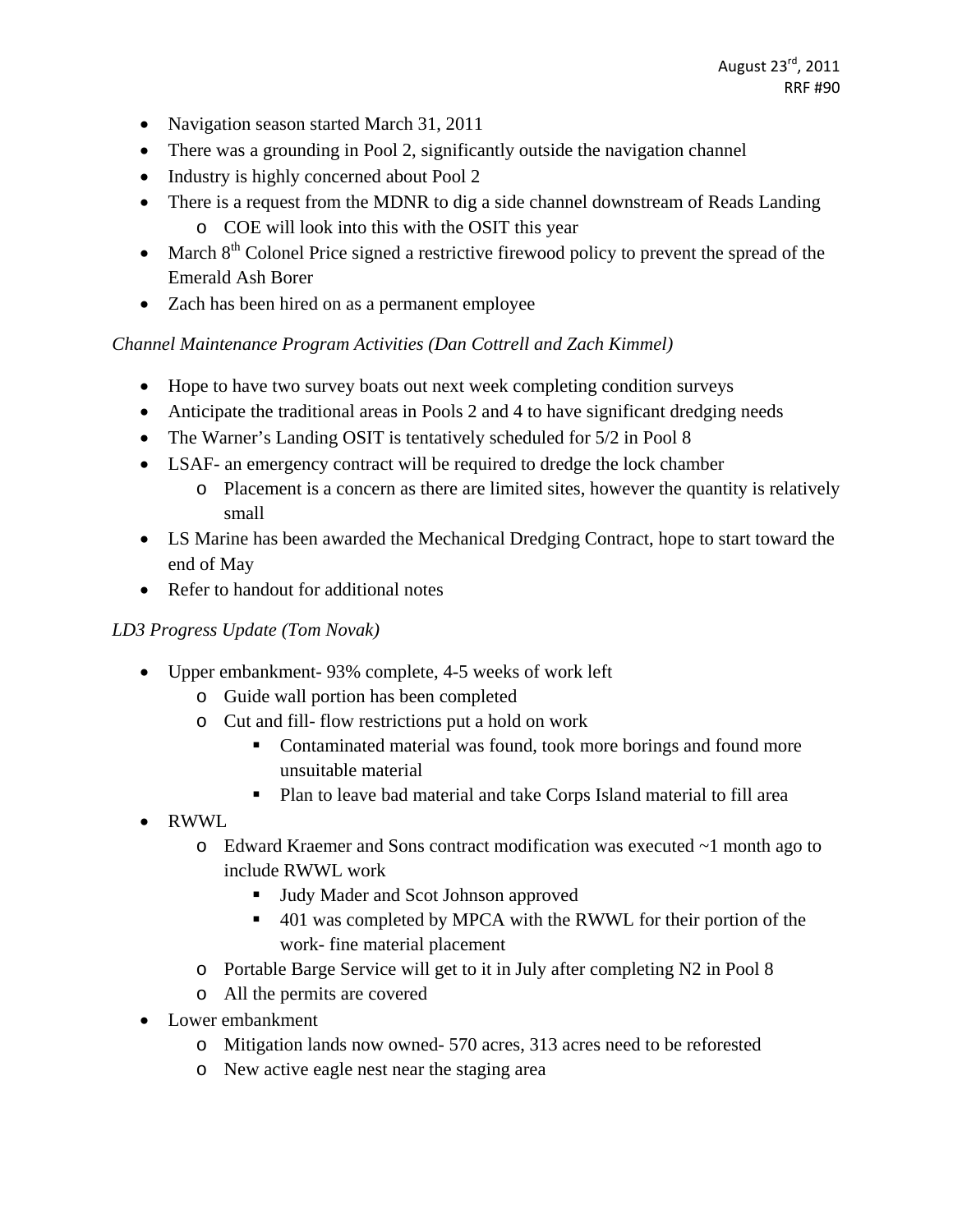- o Edward Kraemer and Sons was given construction release last November, work they could have accomplished was limited due to high water
- Fish passage- total project costs are  $\sim$ \$26 million
	- o \$20 million of the project is to do the channel, \$6 million to complete the channel by Trudale Slough
	- o Original design was through the lock and dam embankments
	- o Proposed design is through the auxiliary lock, a 1200' channel at a 6% grade
	- o Schedule: look at auxiliary lock alternatives in May, alternative formulation briefing in June, public release in June, complete final report in August/September
- Greg Genz- stated pilots have experienced dead water on the wall- good news

### *FWWG (Elliott Stefanik)*

- The workgroup hasn't met since the last forum in December
- Currently focused on Asian Carp
- Hydro-power public meetings
	- o Tasked with reviewing concepts and identifying concerns and potential studies to determine impacts
	- o Greg Genz- commented that the NWG should also look into this and develop concerns

### *Pool 8, Warner's Landing Hydraulic Findings (Jon Hendrickson)*

- Good to be aware of channel impacts during EMP planning
- By 1991, the reach of river upstream of Warner's had really opened up due to island erosion, one of the purposes of Phase I of the Pool 8 Islands project was to replace the islands that were lost
- There is potential that the velocities picked up just enough to produce problems at Warner's even though changes were limited
- Steve Tapp- commented that even though there's material accumulation here, we may have gained efficiencies upriver near places such as Deadman's Slough
	- o Jon Hendrickson concurred
- Jim Fisher- commented that WDNR would like to see the material used in the Pool 8 Islands assuming the P90 requirement is met and the material is classified <10% fines

# *EMP (Jeff DeZellar)*

- FY11 EMP funds are good-  $\sim$ \$4 million to expend
	- o \$3 million set aside for Capoli construction work
- Pool 8 Islands Stage 3A and Stage 3B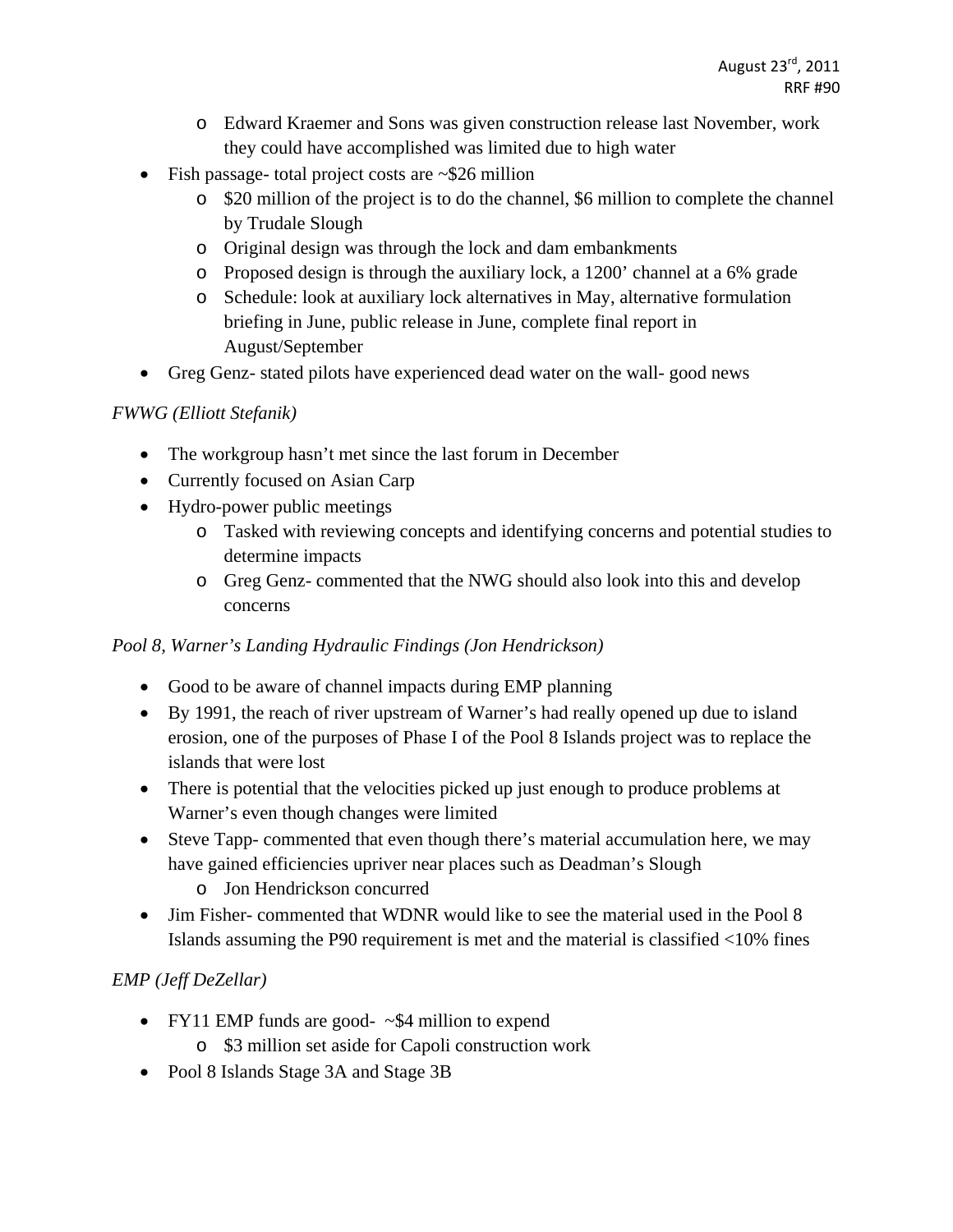- o 3A is almost complete, Portable Barge Service to mobilize in a couple of weeks for completion
- $\circ$  3B is scheduled to complete August 12<sup>th</sup> and is 25% complete to date
	- $\blacksquare$  Plan to resume operations  $5/2$
- Capoli Slough has been the main effort- DPR was sent out a couple of months ago and a lot of good comments were received
	- $\circ$  Stage 1: hope to award option one by 9/30, 2<sup>nd</sup> option next year, and finish construction December 2012
	- o Stage 2: hope to award the beginning of 2013 and complete by the end of 2013
- Any funds that haven't been obligated by the end of the FY are in jeopardy of being taken away
- Mike Griffin- commented that as soon as Capoli is put on the street there should be an email to endorse it in order to expedite the process if needed
	- o Steve Tapp- confirmed this had been done in the past if the endorsement is an easy decision for the partners
- Pool 9, Harpers is next in the queue- Dennis Anderson will focus on the development of this project
	- o Jeff DeZellar to pick up after Dennis retires
	- o Draft DPR will be put out for agency review, 2013 is the anticipated construction
- Joe Schroetter is responsible for the start-up of Conway, Winnisheck, McGregor projects

# *WLMTF Activities (Mary Stefanski)*

- News release to come out stating there won't be a Pool 6 drawdown this year
- Subgroups to look into Pool 3 and Pool 8 drawdown
	- o Someone from each agency to represent
	- o Next step for subgroups is to determine funding options and gather data
	- o Things that need to be addressed to complete a drawdown in either pool:
		- **Streamline the review process**
		- List of monitoring data needed
- Photo stations will be set up in Pools 3, 5, 6, and 8
- Gretchen Benjamin submitted the Pool 8 ecological restoration for the international river prize (valued at \$350,000)
	- o \$250,000 cash and \$100,000 for a twinning river project

# *NWG Activities (Dick Lambert)*

- La Crosse railroad bridge- \$12.5 million is set aside, the USCG estimated the cost to be \$80 million
- NPS to have meetings pertaining to invasive species in three weeks- discussion on closing the locks to limit the spread of invasive species